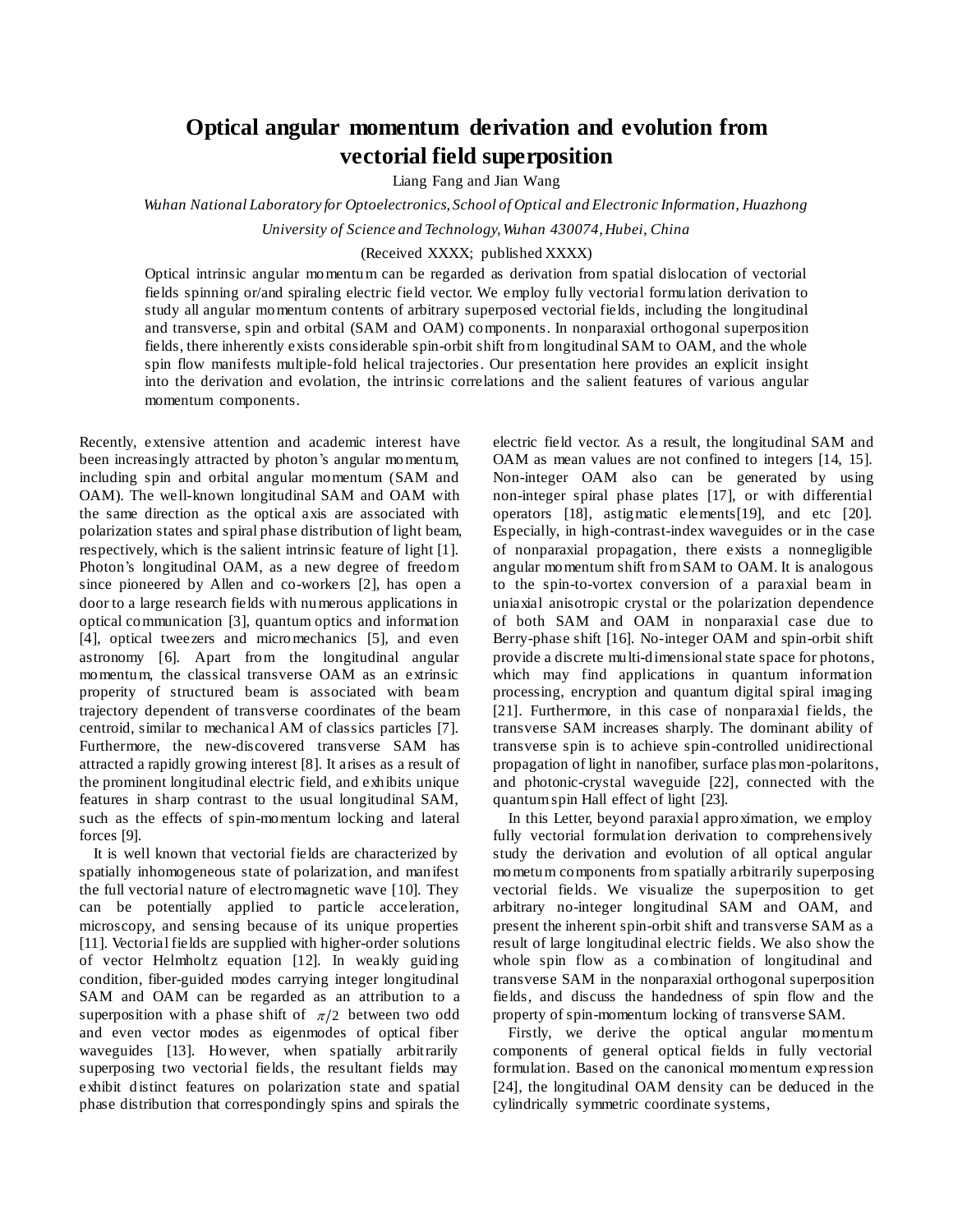$$
\mathbf{L}_{z} = -\frac{i\varepsilon_{0}}{2\omega} \begin{pmatrix} \psi_{r}^{*} \frac{\partial}{\partial \phi} \psi_{r} + \psi_{\phi}^{*} \frac{\partial}{\partial \phi} \psi_{\phi} + \psi_{z}^{*} \frac{\partial}{\partial \phi} \psi_{z} \\ -\psi_{r}^{*} \psi_{\phi} + \psi_{\phi}^{*} \psi_{r} \end{pmatrix} \vec{\mathbf{e}}_{z}, \quad (1)
$$

where  $\omega$  is the angular frequency of light,  $\varepsilon_0$  stands for permittivity in vaccum. In general,  $\psi_r$ ,  $\psi_{\phi}$ , and  $\psi_z$  are the radial, azimuthal, and longitudinal field components of vector fields, respectively. It represents the intrinsic vortex-dependent OAM that depends unpon spatially varying phase distribution. As for the transverse OAM

density, it can be given by  
\n
$$
\mathbf{L}_{\phi} = -\frac{i\varepsilon_0 r}{2\omega} \left( \psi_r^* \frac{\partial}{\partial z} \psi_r + \psi_{\phi}^* \frac{\partial}{\partial z} \psi_{\phi} + \psi_z^* \frac{\partial}{\partial z} \psi_z \right) \vec{\mathbf{e}}_{\phi}.
$$
 (2)

which is origin-dependent and belongs to the extrinsic OAM. The SAM density with three components that is along the radial, azimuthal and longitudinal direction, respectively, can be written as

be written as  
\n
$$
\mathbf{S} = -\frac{i\varepsilon_0}{2\omega} \left[ \left( \psi_{\phi}^* \psi_z - \psi_z^* \psi_{\phi} \right) \vec{\mathbf{e}}_r + \left( \psi_z^* \psi_r - \psi_r^* \psi_z \right) \vec{\mathbf{e}}_{\phi} \right] \tag{3}
$$
\n
$$
\mathbf{S} = -\frac{i\varepsilon_0}{2\omega} \left[ + \left( \psi_r^* \psi_{\phi} - \psi_{\phi}^* \psi_r \right) \vec{\mathbf{e}}_z \right]
$$

The longitudinal SAM component **S***z* is well-known commonplace, of which the direction is determined by the polarization degrees of freedom. However, the unusual transverse SAM  $S_r$  and  $S_\phi$  are independent on the polarization of beam, but are determined by the longitudinal electirc field. Seeing Eqs. (1) and (3), the longitudinal OAM has an intrinsic longitudinal-SAM-dependence, associated with the origin of spin-orbital shift. Additionally, the time averaged energy density per unit length can be given as

$$
W = \frac{1}{2}\varepsilon \left( \left| \psi_r \right|^2 + \left| \psi_{\phi} \right|^2 + \left| \psi_z \right|^2 \right). \tag{4}
$$

where  $\varepsilon$  is permittivity of waveguide material.

When superposing two azimuthal-dependent vectorial fields with a phase shift of  $\pi/2$  and a normalized energy allocation, one can get the arbitrary resultant vectorial field that propagates along the +z direction. It can be formulated by

$$
\psi_{mn}(\varphi_1, \varphi_2, \gamma) = \left[ \cos \gamma \cdot V_{mn}(\varphi_1) + i \sin \gamma \cdot V_{mn}(\varphi_2) \right] \exp \left[ i(\omega t + kz) \right]
$$
\n(5)

with

$$
V_{mn}(\varphi_k) = E_r \cos\left(m\phi - \varphi_k\right) \cdot \vec{\mathbf{e}}_r + E_\phi \sin\left(m\phi - \varphi_k\right) \cdot \vec{\mathbf{e}}_\phi + iE_z \cos\left(m\phi - \varphi_k\right) \cdot \vec{\mathbf{e}}_z
$$

$$
(k=1,2), (6)
$$

where  $V_{mn}(\varphi)$  represents the general azimuthal-dependent vectorial field that is the solution of vector Helmholtz equation [12],  $(r, \phi, z)$  describes the cylindrical coordinate, *m* denotes the mode order or winding number, and *n* the radial order, here we just consider the vectorial fields with first radial order, i.e.  $n=1$ .  $\varphi_1$  and  $\varphi_2$  indicate the initial azimuthal orientation of two vectorial fields, respectively, which determines the spatial dislocation between two fields.  $E_r$ ,  $E_\phi$  and  $E_z$  correspond to the radial, azimuthal and longitudinal electric field distribution of vectorial fields, respectively. The coefficients  $\cos \gamma$ and  $\sin \gamma$  $(0 \le \gamma \le \pi/2)$  allocate the normalized energy to two vectorial field components. Especially, when  $m = 0$  and  $\varphi_{1,2} = 0$ , the vectorial field corresponds to the radially polarized mode TM<sub>01</sub>, and when  $m=0$  and  $\varphi_{1,2} = \pi/2$ , it corresponds to the azimuthal polarized mode  $TE_{01}$ .

Insetting three vectorial electric field components of Eq. (5) into Eqs. (1) and (3), beyond paraxial approximation, we

can express the longitudinal OAM density  
\n
$$
L_z = \frac{\varepsilon_0 \sin 2\gamma \cdot \sin \Delta \varphi}{4\omega} \Big[ m \Big( E_r^2 + E_\phi^2 + E_z^2 \Big) + 2E_r E_\phi \Big], \quad (7)
$$

and the classical longitudinal SAM density

$$
S_z = -\frac{\varepsilon_0}{2\omega} \sin 2\gamma \cdot \sin \Delta \varphi \cdot E_r E_\phi \,. \tag{8}
$$

The transverse SAM density can be written by,  
\n
$$
S_{\phi} = -\frac{\epsilon_0}{\omega} E_r E_z \left[ \cos^2 \gamma \cos^2 \left( m\phi - \varphi_1 \right) + \sin^2 \gamma \cos^2 \left( m\phi - \varphi_2 \right) \right]
$$
\n(9)

$$
S_r = \frac{\varepsilon_0}{2\omega} E_{\phi} E_z \left[ \cos^2 \gamma \sin 2(m\phi - \varphi_1) + \sin^2 \gamma \sin 2(m\phi - \varphi_2) \right].
$$

(10)

Compared with longitudinal and transverse angular momentum density from Eqs. (7)-(10), the direction of longitudinal angular momentum is determined by spatial orientation dislocation  $\Delta \varphi = \varphi_2 - \varphi_1$ , i.e. the polarization handedness. However, the direction of transverse SAM does not dependent upon it. In the especial orthogonal superposition cases, i.e.  $\Delta \varphi = \pm \pi/2$ , there is no radial transverse SAM density, i.e.  $S_r = 0$ , while the azimuthal component becomes independent of azimuthal orientation, i.e.  $S_{\phi} = -\varepsilon_0 E_r E_z / \omega$ . The direction of transverse SAM only depends upon the propagagtion direction of light inherently regulating the phase correlation of radial and longitudinal electric field components. It gives rise to the phenomenon of spin-momentum locking belonging to the intrinsic property of transverse SAM, which makes sense that it enables spin-controlled unidirectional propagation of light [22].

The mean SAM and OAM in the unit of  $1/\omega$  can be written as the ratio of the integral angular momentum to the averaged energy in the Minkowski expression form [25], as follows,

$$
\frac{n_i^2 \langle S_z \rangle}{\langle W \rangle} = \frac{n_i^2 \iint S_z r dr d\phi}{\iint W r dr d\phi} = -\frac{\varsigma}{\omega} \sin 2\gamma \cdot \sin \Delta \varphi \cdot (1 - \xi),
$$
 (11)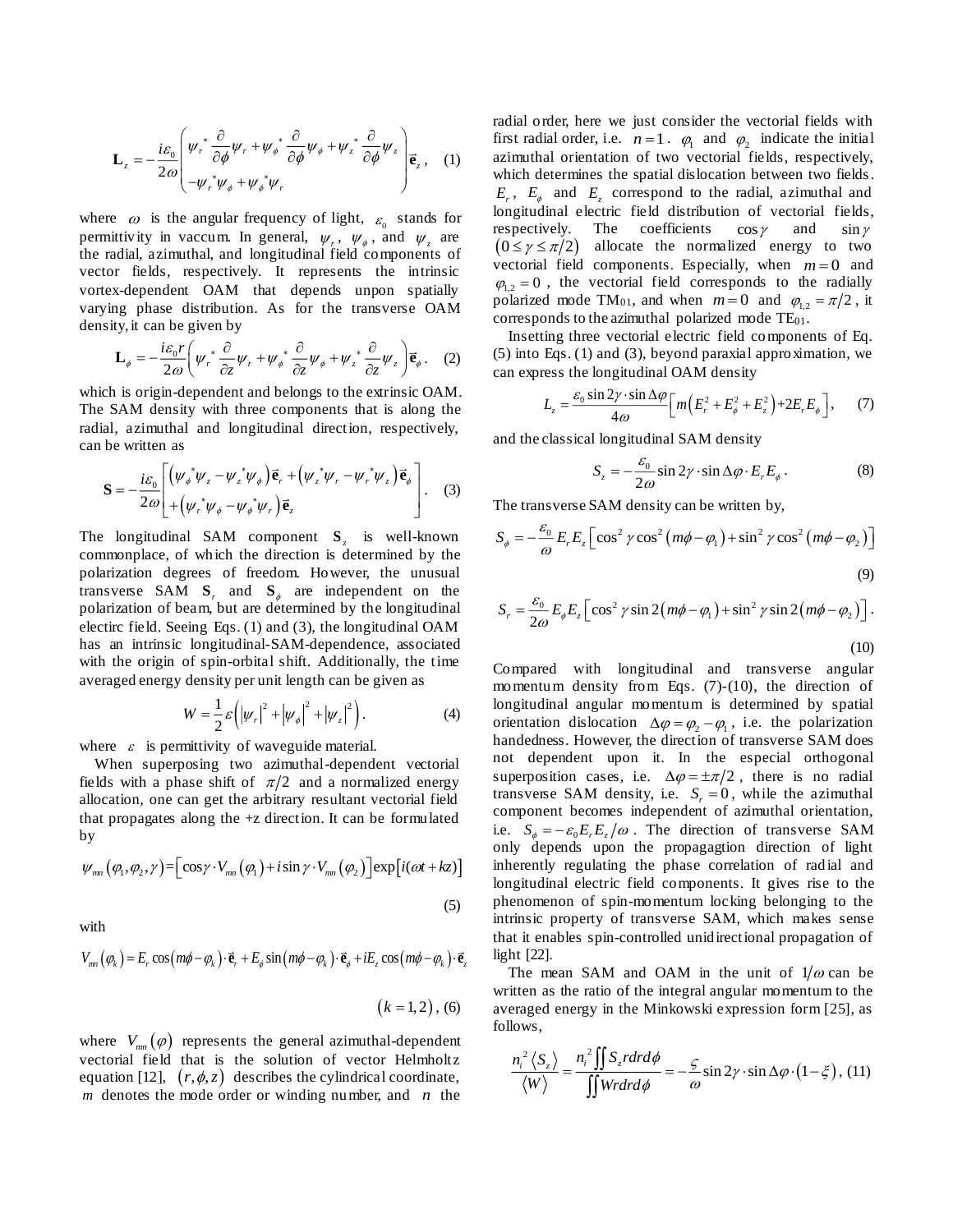for SAM, and

$$
\frac{n_i^2 \langle L_z \rangle}{\langle W \rangle} = \frac{n_i^2 \iint L_z r dr d\phi}{\iint W r dr d\phi} = \frac{1}{\omega} \sin 2\gamma \cdot \sin \Delta \varphi \cdot \left[ m + \zeta \left( 1 - \xi \right) \right], (12)
$$

for OAM, where the  $n_i$  is the refractive index of optical medium, subscript *i* corresponds to different waveguide layer, and  $\xi$  represents the amount of spin-orbit shift in orthogonal superposition state, and given by

$$
\xi = 1 - \zeta \frac{2\int E_r E_{\phi} r dr}{\int (|E_r|^2 + |E_{\phi}|^2 + |E_z|^2) r dr}.
$$
 (13)

For HE<sub>m1</sub> modes,  $\zeta = -1$ , and the signs of  $E_r$  and  $E_\phi$ are opposite; whereas for  $EH_{ml}$  modes (including  $TM_{01}$  and TE<sub>01</sub> modes with  $m=0$ ,  $\zeta=1$ , and  $E_r$  and  $E_{\phi}$  have the same signs. In weakly guiding approximation or paraxial propagation, generally,  $E_z \simeq 0$ ,  $E_r \simeq E_\phi$ , and thus  $\xi \simeq 0$ , when  $\Delta \varphi = \pm \pi/2$  and  $\gamma = \pi/4$ , the topological charges of OAM and SAM is  $\ell = \pm (m-1)$ , and  $s = \pm 1$  for orthogonal superposition of  $HE<sub>ml</sub>$  modes, whereas  $=\mp(m+1)$ , and  $s = \pm 1$  for orthogonal superposition of EH<sub>m1</sub> modes  $(m \neq 0)$ ; and especially,  $\ell = \mp 1$ , and  $s = \pm 1$ for  $TM_{01} \pm iTE_{01}$  modes  $(m=0)$ .

From expressions above, the values of mean OAM can be taken within a continuous range, and the mean SAM can take arbitrary values from  $-1$  to  $+1$ . The angular momentum has an intrinsic spin-orbit tangle for non-planar optical wave. The spin-orbit shift becomes remarkable in the nonparaxial case, because of the non-negligible longitudinal electric field  $E_z$ . The amount of spin-orbit shift can be quantified by Eq. (13). The ratio of the sum of integral longitudinal SAM and OAM to the averaged energy can be given by

$$
\frac{n_i^2(\langle S_z\rangle + \langle L_z\rangle)}{\langle W\rangle} = \frac{1}{\omega} m \sin 2\gamma \cdot \sin \Delta \varphi . \tag{14}
$$

It is just dependent on the superposition states and the winding order  $m$ . In any superposition states, it is conserved for the total longitudinal angular momentum.

Analogously, we give the expressions in terms of the ratio of the integral transverse OAM and SAM to the averaged energy, as follows,

$$
\frac{n_i^2 \langle L_\phi \rangle}{\langle W \rangle} = \frac{rk}{\omega},\tag{15}
$$

for transverse OAM,

$$
\frac{n_i^2 \langle S_{\phi} \rangle}{\langle W \rangle} = -\frac{\pi}{\omega} \frac{\int E_r E_z r dr}{\int (|E_r|^2 + |E_{\phi}|^2 + |E_z|^2) r dr},
$$
(16)

for azimuthal SAM,

$$
\frac{n_i^2 \langle S_r \rangle}{\langle W \rangle} = 0 \,, \tag{17}
$$

for radial SAM that has no comtribution to the integral transverse SAM.

To visually illustrate the resultant vectorial fields in arbitrary superposition states on the basis of vector beams, the superposition state  $\psi_{mn}(\Delta \varphi, \gamma)$  can be described with an unit semisphere. Here the azimuth-dependent angle  $\varphi_2$ is fixed as  $\varphi_2 = \pi/2$ ,  $(V_{mn}(\pi/2))$  corresponds to the odd vectorial field), and  $0 \le \Delta \varphi < 2\pi$ ,  $0 \le \gamma < \pi/2$ . For instance, we plot the polarization states and longitudinal OAM values in arbitrary superposition states on the basis of HE<sup>21</sup> mode, as shown in Fig. 1. The spin-orbit shift in this case is  $\xi = 0.12$ . Three projections of the superposition states in Cartesian coordinate system can be derived by



Fig. 1 Arbitrary polarization states and OAM evolution from arbitrary superposition states  $\psi_{21}(\Delta \varphi, \gamma)$  on the basis of HE21 mode with the amount of spin-orbit shift  $\xi = 0.12$ . Position A and B correspond to superposition states  $\psi_{21}(\pi/6, \pi/2)$  and  $\psi_{21}(\pi/2, \pi/6)$ , respectively.

$$
\psi_{21}^1 = \cos \gamma \cdot \cos \Delta \varphi \cdot \psi_{21} \tag{18}
$$

$$
\psi_{21}^2 = \cos \gamma \cdot \sin \Delta \varphi \cdot \psi_{21} \tag{19}
$$

$$
\psi_{21}^3 = \sin \gamma \cdot \psi_{21} \tag{20}
$$

and

$$
\left|\psi_{21}^{1}\right|^{2} + \left|\psi_{21}^{2}\right|^{2} + \left|\psi_{21}^{3}\right|^{2} = \left|\psi_{21}\right|^{2}
$$
 (21)

where  $\psi_{21}^1$ ,  $\psi_{21}^2$ ,  $\psi_{21}^3$  indicate the vector mode components  $HE^{\circ}$ ,  $HE^{\circ}$ , and  $iHE^{\circ}$ , respectively.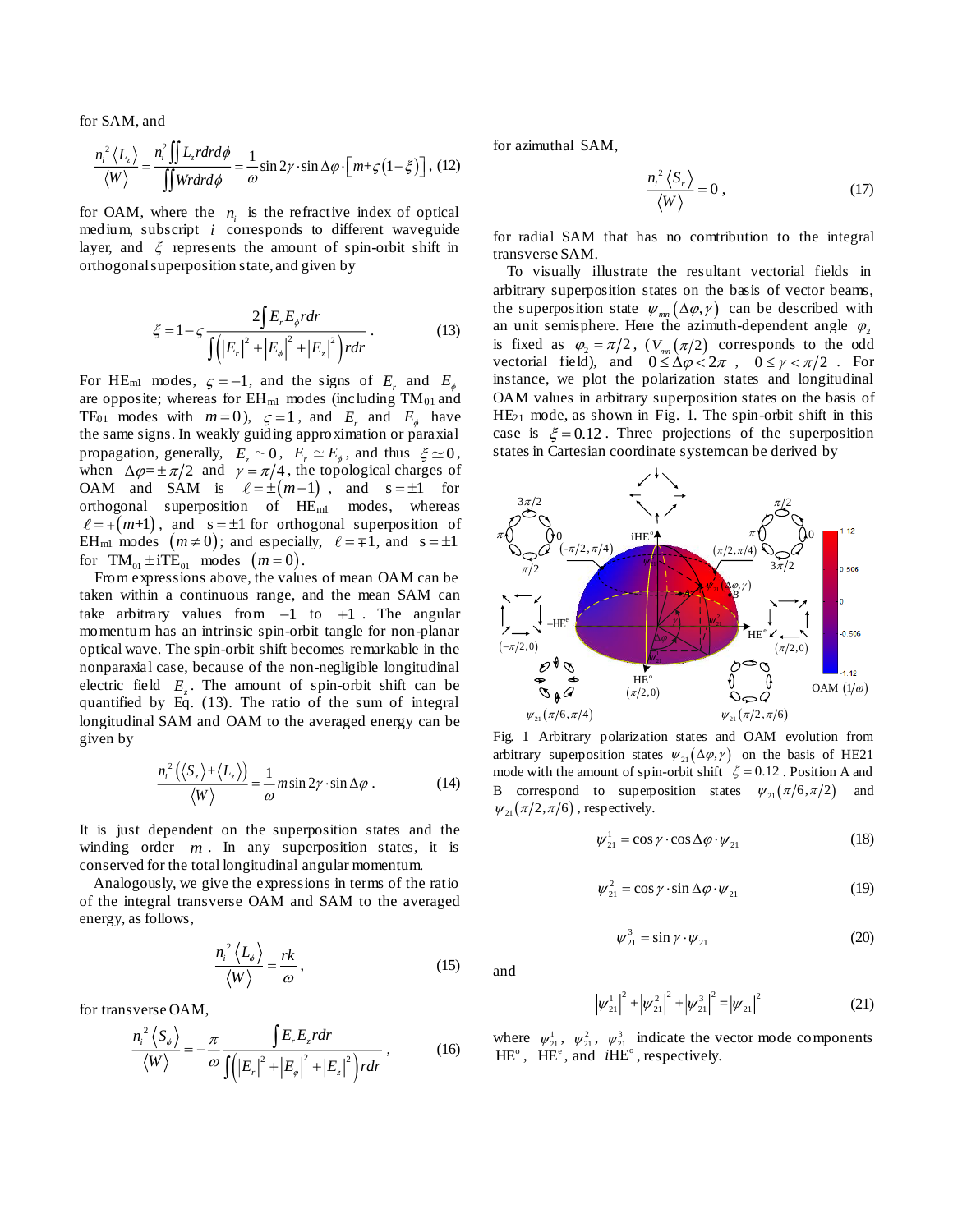On the semisphere, the yellow circle on the bottom denotes uniform vector field  $V_{21}(\varphi_1)$  with an unit amplitude. The yellow semicircle across vertical axis indicates the superposed vectorial field of  $\cos \gamma \cdot \text{HE}^{\circ} + i \sin \gamma \cdot \text{HE}^{\circ}$ . These superposition states do not carry SAM and OAM. Beyond them, any other states on the semi-spherical surface would spin and spiral the spacial electric field vector. It gives rise to spatial-variant asymmetry of polarization ellipticity, analogous to the combination of hybrid states of polarization in Refs. (26). It thereby induces intriguing arbitrary non-integer values of mean SAM and OAM. The colour map on semi-spherical surface represents different mean OAM values. The yellow semicircle divide the semi-spherical surface into two components. The polarization orientation of the first quadrant is characterized by left handedness, and that of the second quadrant is right handedness. In the center of two quadrants, i.e.  $\psi_{21}(\pi/2, \pi/4)$  and  $\psi_{21}(-\pi/2, \pi/4)$  as orthogonal superposition states, the polarization states display uniform ellipse distribution with an azimuthal symmetry. This nonparaxial superposed vectorial field carrying non-integer OAM can be found in high-contrast-index waveguides, for instance, hollow ring-core fiber [27], where exists considerable spin-orbit shift. It degrades into the fully circular polarization carrying integer SAM and OAM in the weakly guiding fibers due to the nearly identical radial and azimuthal field components. In reverse, when  $\gamma = 0$  or  $\pi/2$ , and  $\eta = \pm 1$ , the resultant vectorial fields can describe fiber-guided vector modes and can be combined by two purely circularly polarized OAM

modes [28]. Note that when  $\varphi_2$  varies, it changes the azimuthal angle of the overall superposition fields, but does not affect the investigation on SAM and OAM. It is worth pointing out that there is a noticeable difference between the resultant fields expressed by Eq. (5) and the fields described in higher-order Poincaré sphere [28]. In higher-order Poincarésphere, two OAM modes with opposite SAM and OAM states serve as the mode bases. Nevertheless, there is only one azimuthal orientation dependence linked to two mode bases. However, the resultant vectorial fields here are on the basis of two vector modes, both of them are azimuthal orientation dependent. It can be equivalent to presentation of higher-order Poincaré sphere if two azimuthal angles  $\varphi_1$  and  $\varphi_2$  here are constrained with  $\Delta \varphi = \pi/2$  in Eq. (5). The case of superposition based on two uniform vectorial fields in this Letter has an additional degree of freedom in terms of optical polarization states.

Finally, we investigate the whole SAM of the orthogonal superposition fields  $\psi_{mn}(\pm \pi/2, \pi/4)$  in the nonparaxial case. For nonparaxial fields,  $TM_{01}$  and  $TE_{01}$  modes are split, whereas even and odd HE/EH modes are degenerated associated with the effective refractive index. Considering the combination of longitudinal and transverse SAM density, we plot the spin flow trajectories of uniform vector field TM<sup>01</sup> that is closed loop as shown in Fig. 2(a). Note that the TE<sup>01</sup> vectorial field does not have transverse SAM, because of no longitudinal electric field, as shown in Fig. 2(b). We further present the spin flow of orthogonal superposed fields  $\psi_{mn}$  ( $\pm \pi/2, \pi/4$ ) on the basis of HE<sub>11</sub> and HE<sub>21</sub> modes, respectively, as shown in Figs. 2(c)-2(f), in contrast, we also



Fig. 2 Spin flow trajectories of (a)  $TM_{01}$  mode and (b)  $TE_{01}$  mode. Spacial phase distribution and spin flow trajectories of superposed fields for (c)  $\psi_{11}(+\pi/2,\pi/4)$ , (d)  $\psi_{11}(-\pi/2,\pi/4)$ , (e)  $\psi_{21}(+\pi/2,\pi/4)$ , and (f)  $\psi_{21}(-\pi/2,\pi/4)$ .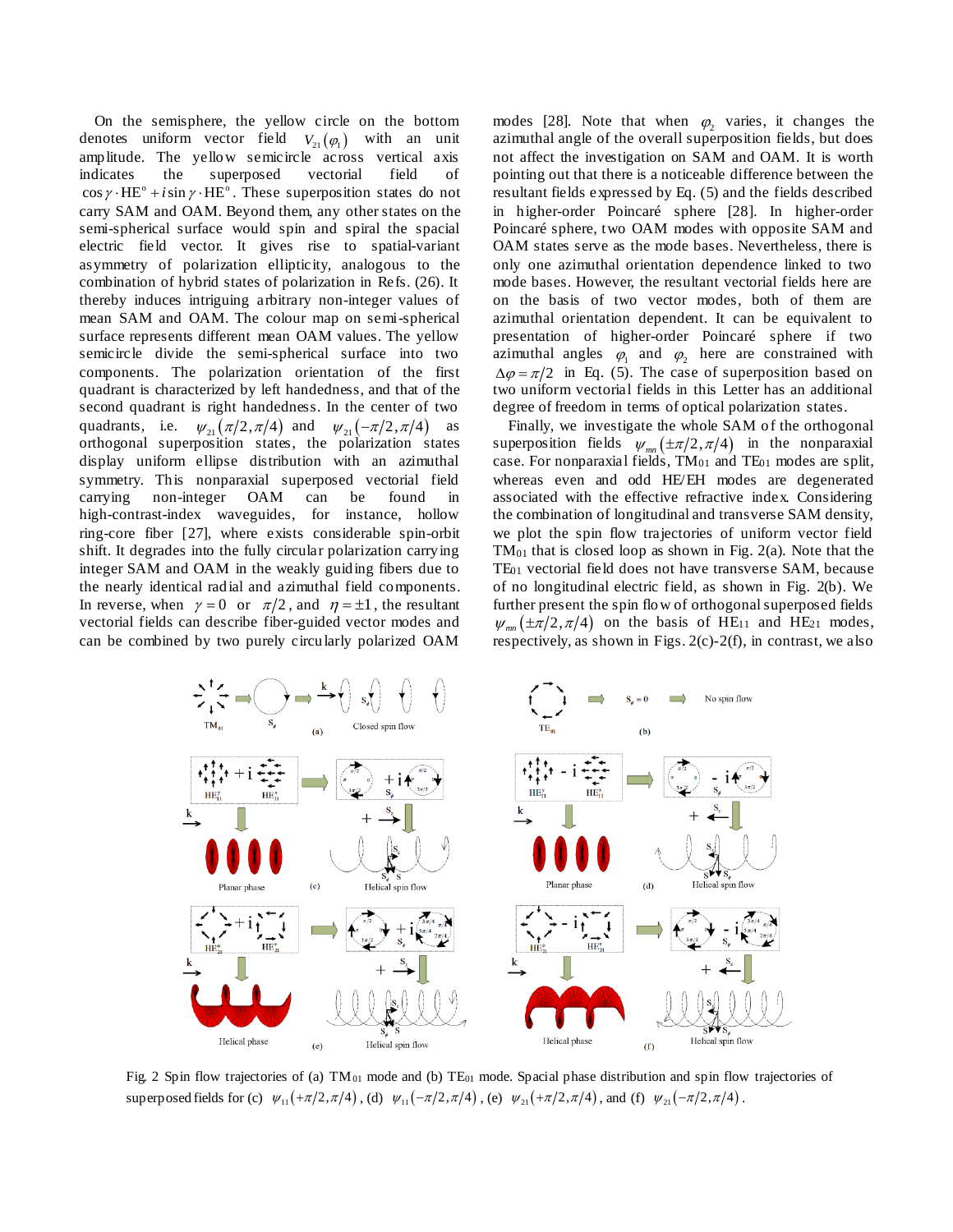give the spacial phase distribution of these fields that reflect optical OAM states. These spin trajectories as a combination of longitudinal and transverse SAM are characterized by helixes. It arises as a result of phase offset of transverse SAM lobes along the propagation around the optical axis based on the defination of SAM from Eqs. (3) and (9). The fold number of spin trajectories equals to the azimuthal ordor *m* of vectorial fields. The spin trajectories of orthogonal superposed fields with  $\psi_{mn}(\pm \pi/2, \pi/4)$ ,  $(m \neq 0)$  are characterized by right-handed helix with the same direction as the propagation direction aligned with the linear momentum  $k$ , as shown in Figs. 2(c) and 2(e). However, for superposed fields with  $\psi_{mn}(-\pi/2, \pi/4)$ ,  $(m \neq 0)$ , the spin trajectories manifest left-handed helix with the reverse direction as the propagation direction, disaligned with the linear momentum  $k$ , as shown in Figs. 2(d) and 2(f). Significantly, in all cases above, the direction of transverse SAM remains the same, and is locked to the linear momentum k , which is the intrinsic property of transverse SAM [9].

In conclusion, the resultant field by arbitrarily superposing vectorial fields has been comprehensively investigated in terms of various optical anguler momentum in this Letter. For a nonparaxial superposed field, there are remarkably inherent spin-orbit shift and transverse SAM due to the large longitudinal electric field. We can obtain arbitrary non-integer OAM and fractional SAM by arbitrarily superposing the vectorial fields. The whole spin flow of  $TM_{01}$  and higher-order superposing fields manifests mulple-fold helical trajectories, of which the fold number is the same as the azimuthal order. This helical optical spin can enrich optical force and torque as new degree of freedom that enables to expliot the next generation of photonic traps. Our revelation and presentation in this Letter provide a systematic physical insight into optial angular momentum derived from vectorial field superposition, including the longitudinal and transverse, SAM and OAM components, spin-orbit shift and evolution, and the property of transverse SAM. It may facilitate the development of optical vectorial fields and optical angular momentum in fundamental studies and various applications, such as optical communications, optical manipulation, and quantum application, etc.

This work was supported by National Basic Research Program of China (973 Program, 2014CB340004); National Natural Science Foundation of China (NSFC) (11274131); Program for New Century Excellent Talents in University (NCET-11-0182).

## **References**

[1]. M. Padgett, J. Courtial, and L. Allen, "Light's orbital angular momentum," Phys. Today **57**, 35 (2004); S. Franke-Arnold, L. Allen, and M. Padgett, "Advances in optical angular momentum," Laser & Photon. Rev. **2**, 299

(2008); A. Yao and M. Padgett, "Orbital angular momentum: origins, behavior and applications," Adv. Opt. Photon. **3**, 161 (2011).

[2]. L. Allen et al., "Orbital angular momentum of light and the transformation of Laguerre-Gaussian laser modes," Phys. Rev. A **45**, 8185 (1992).

[3] J. Wang et al., "Terabit free-space data transmission employing orbital angular momentum multiplexing," Nat. Photonics 6, 488 (2012); A. E. Willner et al., "Optical communications using orbital angular momentum beams," Adv. Opt. Photon. 7, 66 (2015).

[4] A. Mair et al., "Entanglement of the orbital angular momentum states of photons," Nature (London) 412, 313 (2001); A.R. Altman et al., "Quantum Imaging of Nonlocal Spatial Correlations Induced by Orbital Angular Momentum," Phys. Rev. Lett. 94, 123601 (2005); J. E. Nagali et al., "Optimal quantum cloning of orbital angular momentum photon qubits through Hong–Ou–Mandel coalescence," Nat. Photon. 3, 720 (2009); J. Leach et al., "Quantum correlations in optical angle–orbital angular momentum variables," Science 329, 662(2010).

[5] D. G. Grier, "A revolution in optical manipulation," Nature (London) 424, 810 (2003); G. Molina-Terriza et al., "Twisted photons," Nature Phys. 3, 305 (2007); M. Padgett et al., "Tweezers with a twist," Nat. Photonics 5, 343 (2011).

[6] G. C. G. Berkhout and M.W. Beijersbergen, "Method for probing the orbital angular momentum of optical vortices in electromagnetic waves from astronomical objects," Phys. Rev. Lett. 101, 100801 (2008); M. Harwit, "Photon orbital angular momentum in astrophysics," Astrophys. J. 597, 1266 (2003).

[7]M.A. Player, "Angular momentum balance and transverse shift on reflection of light", J. Phys. A: Math. Gen. 20, 3667 (1987). V.G. Fedoseyev, "Conservation laws and transverse motion of energy on reflection and transmission of electromagnetic waves", J. Phys. A: Math. Gen. 21, 2045 (1988).

[8] K. Y. Bliokh, A. Y. Bekshaev, F. Nori, "Extraordinary momentum and spin in evanescent waves", Nat. Commun. 5, 3300 (2014); K. Y. Bliokh and F. Nori, "Transverse spin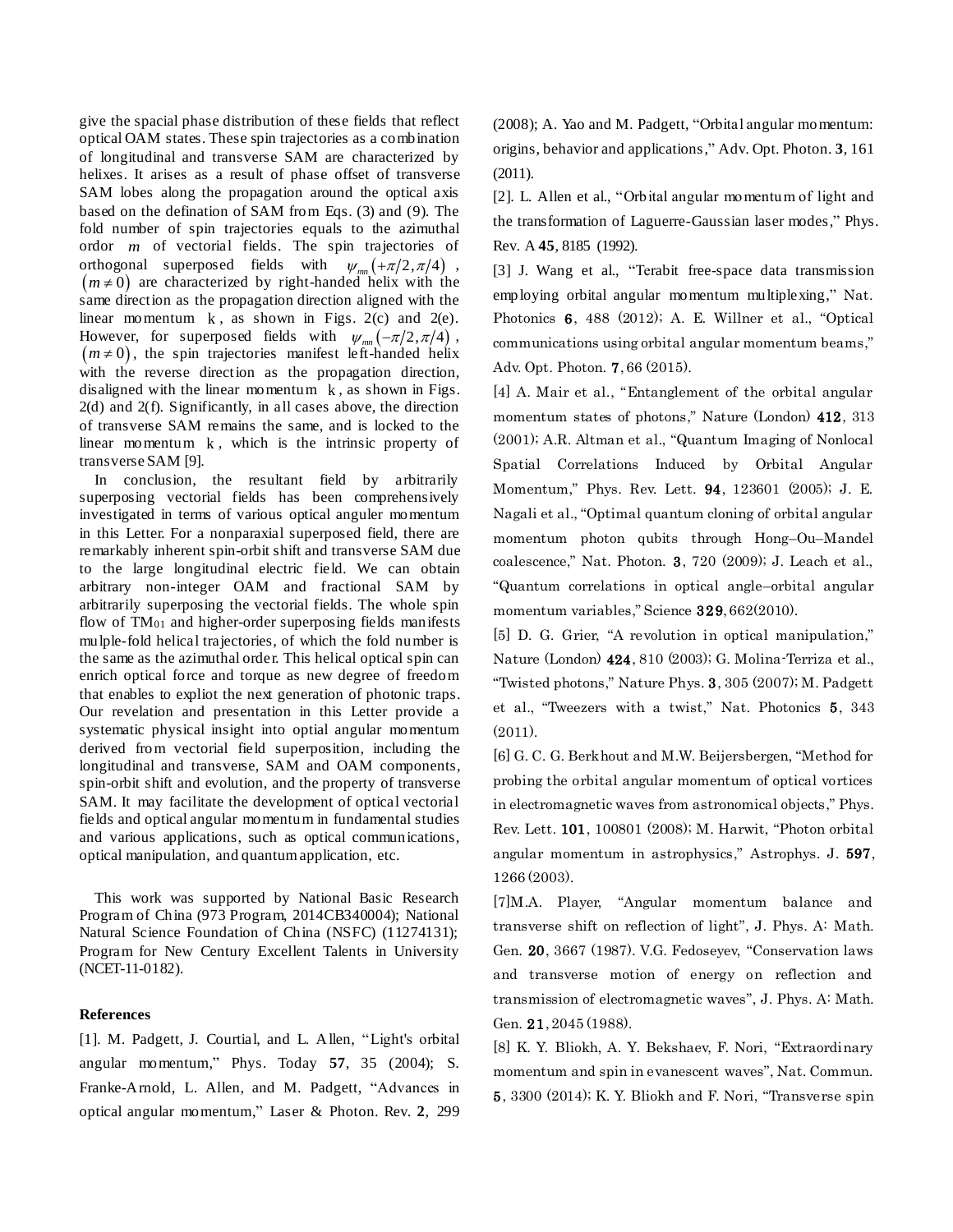of a surface polariton, " Phys. Rev. A, 85, 061801 (2012); Z. Wang, B. Chen, R. Wang, S. Shi, Q Qiu, X. Li, "New investigations on the transverse spin of structured optical fields ", arXiv, (2016).

[9] F. Kalhor, T. Thundat, and Z. Jacob, "Universal spin-momentum locked optical forces," App. Phys. Lett. 108, 061102 (2016); S. B. Wang and C. T. Chan, "Lateral optical force on chiral particles near a surface," Nat. Commun. 5, 3307 (2014); A. Hayat, J. P. B. Mueller, and F. Capasso, "Lateral chirality-sorting optical forces," Proc. Natl. Acad. Sci. 112, 13190 (2015). T. V. Mechelen, and Z. Jacob. "Universal spin-momentum locking of evanescent waves ," Optica 3, 118 (2016).

[10] Q. Zhan, "Cylindrical vector beams: from mathematical concepts to applications", Adv. Opt. Photon. 1, 1 (2009); N. Radwell, et al., "Achromatic vector vortex beams from a glass cone", Nat. Commun. 7, 10564 (2015). [11]. W. D. Kimura et al., "Laser Acceleration of Relativistic Electrons Using the Inverse Cherenkov Effect" Phys. Rev. Lett. 4, 546 (1995); A. F. Abouraddy and K. C. Toussaint, "Three-Dimensional Polarization Control in Microscopy," Phys. Rev. Lett. 96, 153901 (2006); S. Berg-Johansen, et al., "Classically entangled optical beams for high-speed kinematic sensing," Optica, 2, 864 (2015).

[12] K. Okamoto, Fundamentals of Optical Waveguides, (Academic, 2006), Chap. 3; C. Tsao, Optical Fibre Waveguide Analysis (Oxford University, 1992); Part 3; A.W. Snyder and J. D. Love, Optical Waveguide Theory (Chapman and Hall, London, 1983).

[13] M. Y. Darsht etal., "Formation of an isolated wavefront dislocation,". JETP 80, 817(1995); P. Z. Dashti et al., "Observation of Orbital Angular Momentum Transfer between Acoustic and Optical Vortices in Optical Fiber," Phys. Rev. Lett.96, 043604 (2006); S. Ramachandran et al., "Optical vortices in fiber," Nanophotonics, 2, 455 (2013).

[14] C. Cohen-Tannoudji, B. Diu, and F. Laloë, Quantum Mechanics (Wiley and Hermann, Paris, 1977); G. Molina-Terriza et al., "Management of the angular momentum of light: preparation of photons in multidimensional vector states of angular momentum," Phys. Rev. Lett. 88, 013601 (2002);

[15] R. Zambrini et al., "Angular momentum of multimode and polarization patterns," Opt. Express 15, 15214 (2007); J. B. Götte et al., "Light beams with fractional orbital angular momentum and their vortex structure," Opt. Express 16, 993 (2008); J. C. Guti é rrez-Vega, "Fractionalization of optical beams: II. Elegant Laguerre–Gaussian modes," Opt. Express 15, 2213 (2007). [16] A. Ciattoni etal., "Angular momentum dynamics of a paraxial beam in a uniaxial crystal," Phys. Rev. E 67, 36618 (2003); E. Brasselet et al. "Dynamics of optical spin-orbit coupling in uniaxial crystals," Opt. Lett.34, 1021 (2009); K. Y. Bliokh et al., "Angular momenta and spin-orbit interaction of nonparaxial light in free space," Phys. Rev. A, 82, 063825 (2010); C. F. Li, "Spin and orbital angular momentum of a class of nonparaxial light beams having a globally defined polarization," Phys. Rev. A, 80, 063814 (2009); K. Y. Bliokh et al., "Spin-to-orbital angular momentum conversion in focusing, scattering, and imaging systems," Opt. Express 19, 26132 (2011).

[17] M. V. Berry, "Optical vortices evolving from helicoidal integer and fractional phase steps," J. Opt. A 6, 259 (2004); J. Leach et al., "Observation of the vortex structure of a non-integer vortex beam," New J. Phys. 6, 71 (2004).

[18] J. C. Guti é rrez-Vega and C. L ó pez-Mariscal, "Nondiffracting vortex beams with continuous orbital angular momentum order dependence," J. Opt. A 10,1 (2008); I. Martinez-Castellanos and J. C. Gutiérrez-Vega, "Vortex structure of elegant Laguerre–Gaussian beams of fractional order," J. Opt. Soc. Am. A 30, 2395 (2013).

[19] A. M. Nugrowati et al., "Position measurement of non-integer OAM beams with structurally invariant propagation," Opt.Express 20, 27429 (2012); A. M. Nugrowati and J. P. Woerdman, "Non-integer OAM beam shifts of Hermite-Laguerre-Gaussian beams," Opt. Commun. 308, 253 (2013).

[20] See for example: S. H. Tao ,W. M. Lee, X.Yuan, "Experimental study of holographic generation of fractional Bessel beams," Appl. Opt. 43, 122 (2004); L. Chen, W. She, "Electrically tunable and spin-dependent integer or noninteger orbital angular momentum generator," Opt. Lett. 34, 178 (2009); D. P. O'Dwyer, et al.,